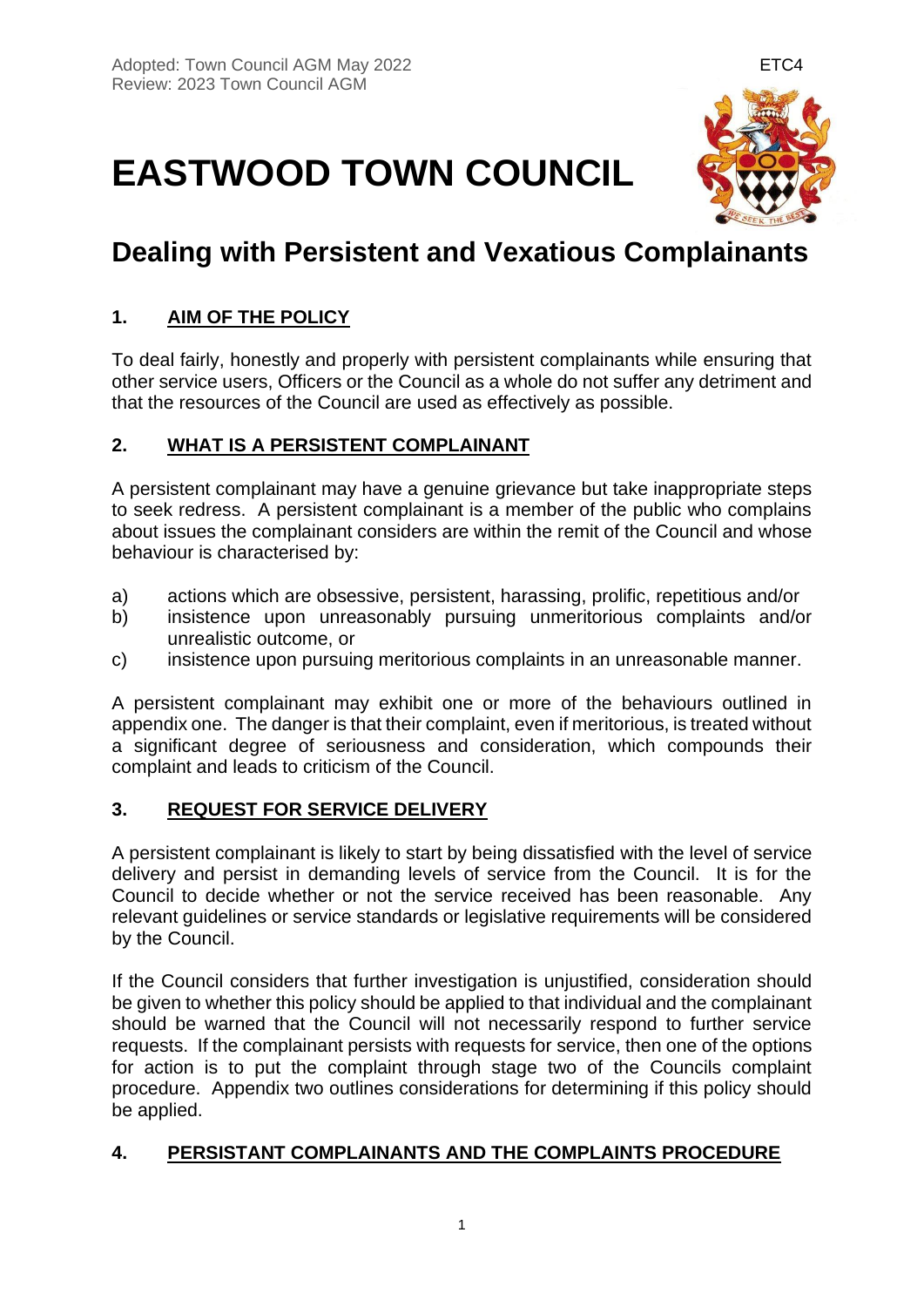A persistent complainant may use the complaints procedure excessively either at a stage one or at a higher level. Appendix three outlines techniques for dealing with persistent complainants.

4.1 The first step is to consider whether a dissatisfied complainant is raising legitimate concerns:

a) has the complaint been investigated properly?

b) was any decision reached the right one?

c) have communications with the complainant been satisfactory?

d) is the complainant now providing any significant new information that might affect the Council's view of the complaint.

4.2 If circumstances permit, before deciding to apply restrictions, the complainant should be given a warning that, if specified behaviour or actions continue, the Council may have to consider applying some or all of the actions set out in paragraph 6 of the policy and why. In urgent cases this may not be feasible. This step should not be taken below Finance and General Purposes committee level.

4.3 If a decision is taken to apply the policy, the complainant should be informed of the decision and what it means for their contacts with the Council, how long any restriction will last and what the complainant can do to have the decision reviewed. A copy of this policy should be sent with the letter.

4.4 Records of all contacts with persistent complainants should be kept.

4.5 Any decision to apply the policy, or to make an exception to the policy once it has been applied, should be properly recorded.

4.6 When a decision has been taken not to carry on responding to correspondence, any further letters, faxes or e-mails from the complainant should be read to pick up any significant new information.

4.7 When persistent complainants make new complaints about new issues these should be treated on their merits and decisions will need to be taken on whether any restrictions which have been applied before are still appropriate and necessary.

4.8 Reviews of decisions to restrict a complainant's contact or the authority's responses to them should be taken with advice from the Head of Legal Services, as the Council's Monitoring Officer of Broxtowe Borough Council.

4.9 No decisions restricting the access of persistent complainants to staff or services should ever be taken lightly. In each case, the interests of the complainant need to be balanced against the effects which their behaviour or actions are having on staff, other service users and the efficient use of resources.

# **5. CLOSURE**

If a complainant continues to express dissatisfaction with the Council's final response to a complaint:

a) If further clarification of the outcome is ineffective, the complainant should be reminded of their right to refer the complaint to the Local Government Ombudsman. In addition, the complainant should be reminded of the availability of independent legal advice.

b) If the complainant continues to complain, the Council should repeat the advice in (a) above and add that the matter is now at an end and that the Council will not enter into any further communication unless it relates to a fresh complaint unrelated to the current complaint.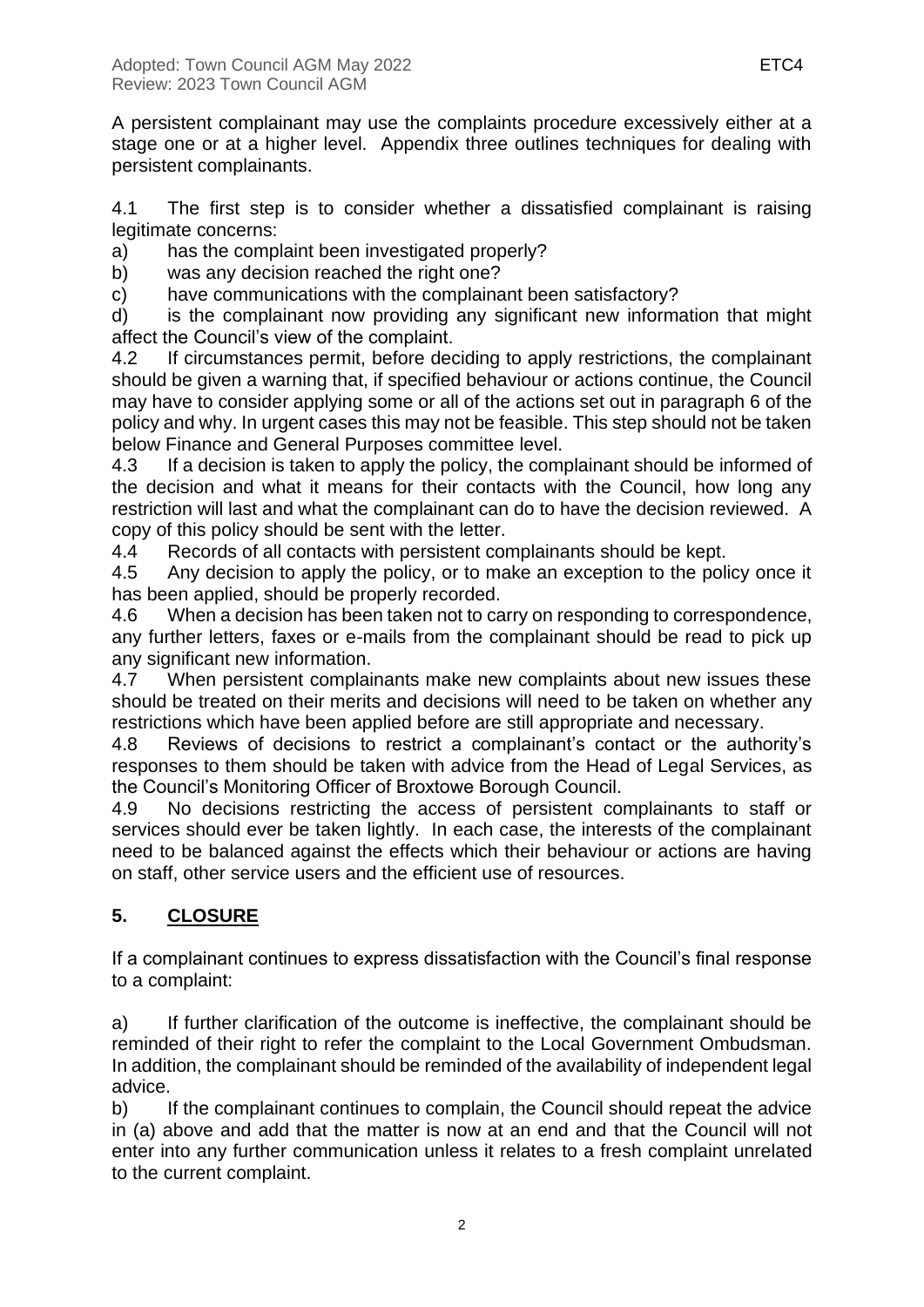c) If the complaints continue then the Council should send a response stating that there is nothing more that can be added to the Council's letter set out in (b) above. d) If contact continues, subject to advice from the Head of Legal Services, the

Council should decline to further comment.

Any correspondence received from the complainant should monitored closely to ensure that it does not contain a new complaint or fresh, relevant information about a previous complaint that the complainant either knew or ought to have known about at the time of making that previous complaint.

If a fresh issue is raised that needs to be addressed, it should first be referred to the senior officer dealing with the complaint to consider.

### **6. OPTIONS FOR ACTION**

Any restrictions applied to a complainant should be appropriate and proportionate to the nature of their contacts with the Council at that time. The following list provides options for managing a complainant's involvement with the Council from which one or more might be chosen and applied, *if warranted:*

a) placing time limits on telephone conversations and personal contacts

b) restricting the number of telephone calls that will be taken (for example one call on one specified morning/afternoon of any week)

c) limiting the complainant to one medium of contact (telephone, letter, e-mail etc)

d) requiring the complainant to communicate only with a named member of staff

e) if a complaint is currently going through the authority's complaints procedure, asking the complainant to enter into a written agreement about their future conduct if the complaint is to be progressed

f) requiring any personal contacts to take place in the presence of a witness

g) closing the investigation into a complaint

h) providing the complainant with acknowledgements only of further letters, faxes, or e-mails received after a particular point

i) banning a complainant from some or all of an authority's premises

j) the threat or commencement of civil proceedings in the courts (for harassment, defamation etc)

k) in cases where the authority believes the complainant has committed a criminal offence (for example, assault on staff or criminal damage), where assault is threatened, or where the complainant refuses repeated requests to leave the authority's premises, the involvement of the police.

In deciding which options to apply, members should be particularly careful to balance the rights of the individual with the needs of the Council. In particular, no decision to restrict access to the Complaints Procedure for more than 6 months should be taken without the advice of the Monitoring Officer.

#### **RECORDING, MONITORING AND REPORTING**

A central register of those subject to the persistent complainants' policy will be kept by the Clerk.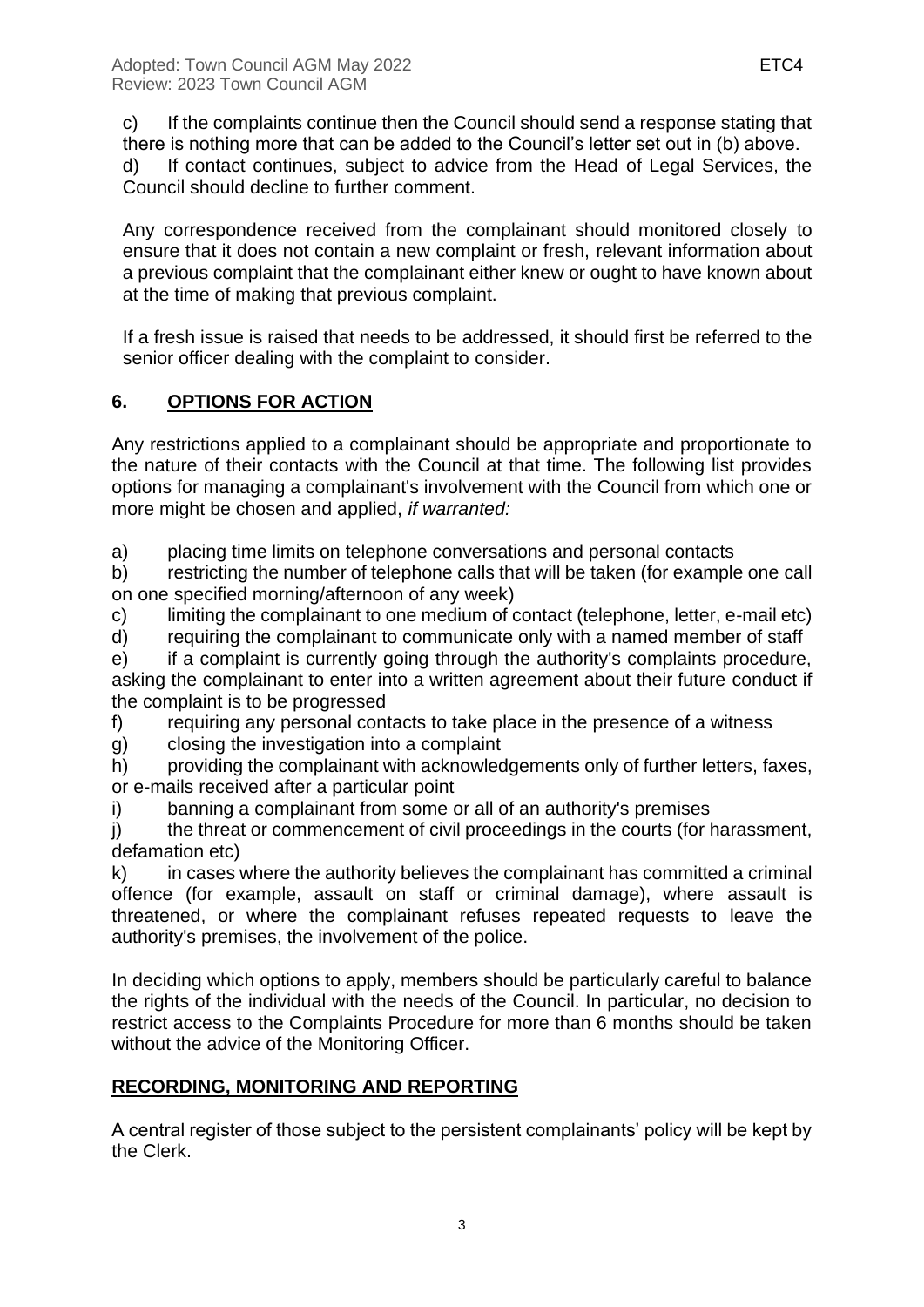This policy should be used in conjunction with other Council policies and procedures aimed at protecting officers and the Council, for example the harassment at work policy, and the health and safety at work procedures. Attention should also be paid to the Council's obligations under the Human Rights Act 1998 to ensure that it is within its right to take any action with regard to a persistent complainant.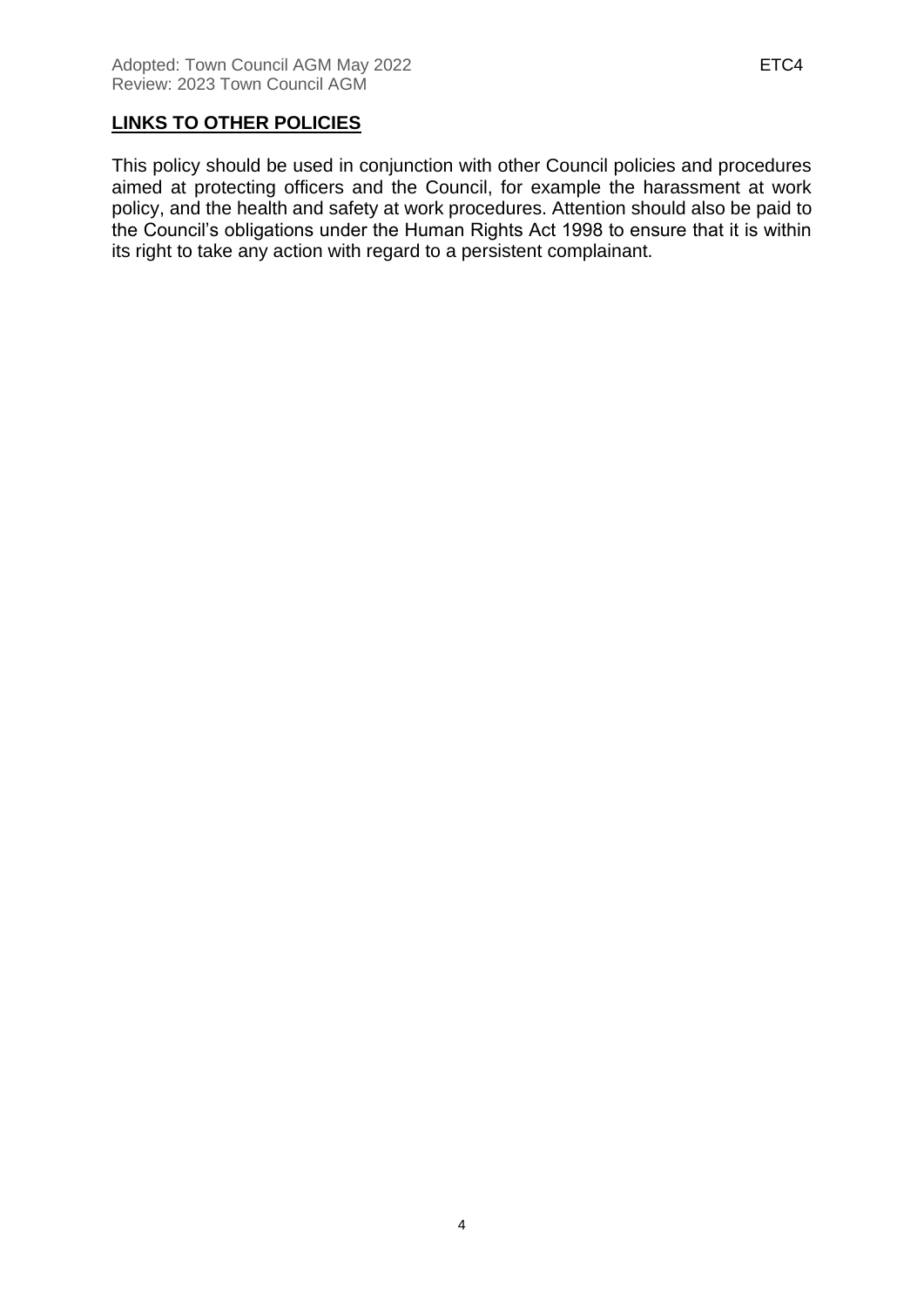#### **APPENDIX ONE**

#### **Examples of behaviour**

- Refusing to specify the grounds of a complaint, despite offers of assistance with this from the authority's staff.
- Attempting to use the complaints procedure to pursue a personal vendetta against a member or officer of the Council.
- Refusing to co-operate with the complaints investigation process while still wishing their complaint to be resolved.
- Refusing to accept that issues are not within the remit of a complaints procedure despite having been provided with information about the procedure's scope.
- Insisting on the complaint being dealt with in ways which are incompatible with the adopted complaints procedure or with good practice.
- Making what appear to be groundless complaints about the staff dealing with the complaints and seeking to have them replaced by a senior officer or with a person named by the complainant.
- Changing the basis of the complaint as the investigation proceeds and/or denying statements he or she made at an earlier stage.
- Refusal to accept information provided, for no apparently good reason.
- Making statements the complainant knows are not true or persuading others to do so.
- Supplying manufactured `evidence` or other information the complainant knows/believes is incorrect.
- Lodging numbers of complaints in batches over a period of time, resulting in related complaints being in different stages of the complaints procedure.
- Demanding outcomes, which the complaint procedure cannot in itself provide (for example the overturning of decisions of the court, dismissal or criminal prosecution of staff, or actions which would be illegal or infringe the rights of others).
- Using obscene, racist, abusive, offensive, unreasonable or threatening language in written correspondence.
- Seek to coerce or intimidate staff or abusing or distressing them by the language and tone of telephone communications.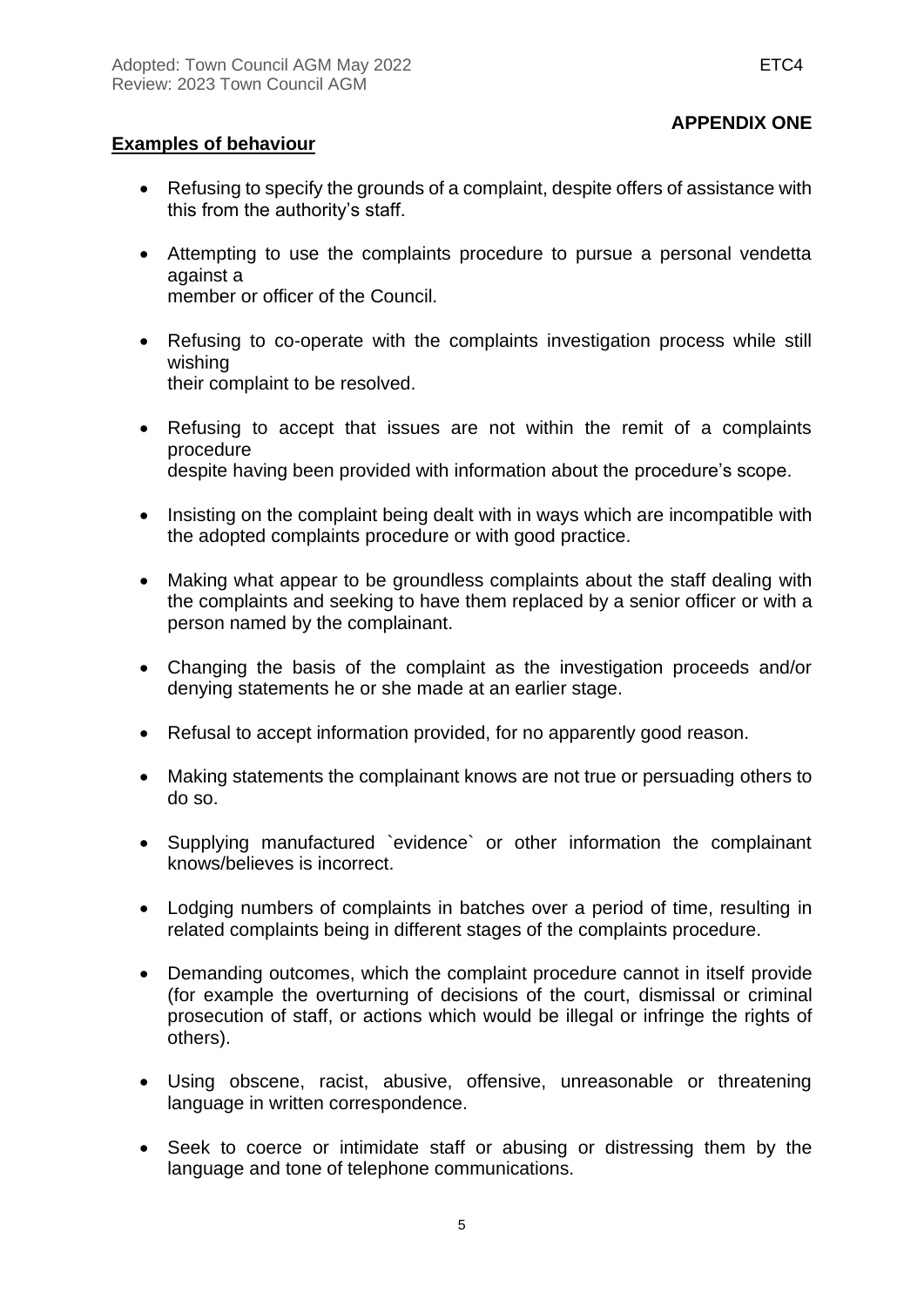- Threatening or aggressive or abusive behaviour in direct personal contacts with staff.
- Threatening, abusive or violent behaviour or actions directed at other people involved in the events which gave rise to the complaint.
- Introducing trivial or irrelevant new information which the complainant expects to be taken into account and commented on or raising large numbers of detailed but unimportant questions and insisting they are all fully answered.
- Electronically recording meetings and conversations without the prior knowledge and consent of the other persons involved.
- Adopting a 'scattergun' approach: pursuing a complaint or complaints with the authority and, at the same time, with a Member of Parliament/a councillor/the authority's independent auditor/the Standards Board/local police/solicitors/the Ombudsman.
- Making unnecessarily excessive demands on the time and resources of staff whilst a complaint is being looked into, by for example excessive telephoning or sending emails to numerous council staff, writing lengthy complex letters every few days and expecting immediate responses.
- Submitting repeat complaints, after complaints processes have been completed, essentially about the same issues, with additions/variations which the complainant insists make these 'new' complaints which should be put through the full complaints procedure.
- Using the vehicle of valid new complaints to resurrect issues, which were included in previous complaints.
- Refusing to accept the decision repeatedly arguing the point and complaining about the decision.
- Persistence in sending letters/faxes/emails which demand responses, or making telephones calls or seeking interviews with staff, long after the authority has closed the investigation into a complaint and all rights if review and appeal have been exhausted.
- Combinations of some or all of these.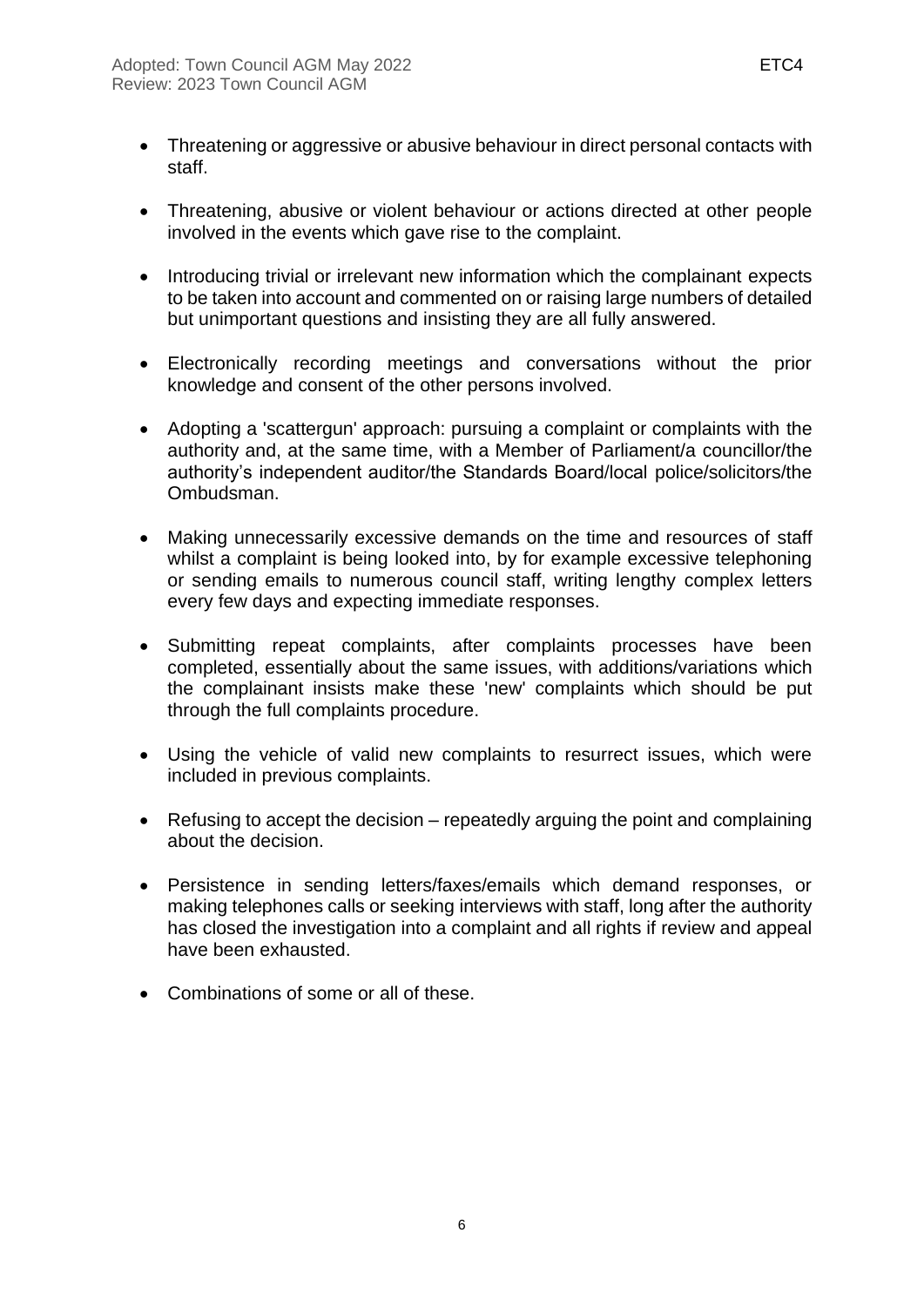#### **APPENDIX TWO**

Issues for consideration before applying the unreasonable persistent complaints policy:

The decision to designate someone as an unreasonable or unreasonably persistent complainant is onerous and could have serious consequences for the individual. Before deciding whether the policy should be applied members should be satisfied that:

- the complaint is being or has been investigated properly via the complaints procedure. If the complainant asks the same question due to failure by the council to adequately answer the question this cannot be considered as a persistent complaint;
- any decision reached on it is the right one and all evidence placed on file will corroborate action taken via the unreasonable persistent complaints policy, for example details of any abusive phone calls (or other Appendix One examples) All file notes should be comprehensive and objective containing date/time/telephone call/meeting/officer.
- communications with the complainant have been adequate; and
- the complainant is not now providing any significant new information that might affect the authority's view on the complaint.

Even if these points are satisfied consideration should be given to whether further action is necessary prior to taking the decision to designate the complainant as unreasonably persistent. Examples might be:

- If no meeting has taken place between the complainant and an officer/Council and provided that the Council is not aware of anything about the complainant that would make this inadvisable, offering the complainant a meeting with an officer of appropriate seniority may be a consideration. Such meetings may dispel misunderstandings and move matters towards a resolution.
- If more than one staff member is being contacted by an unreasonably persistent complainant, consideration may be given to:
	- o setting up a strategy meeting to agree a joint approach; and
	- $\circ$  designating a key officer to co-ordinate the authority's response(s).
- If the complainant has special needs, an advocate might be helpful to both parties.
- Before applying any restrictions, the complainant should be given a warning that if his/her actions continue the Council may decide to treat him/her as an unreasonably persistent complainant, and an explanation why given.